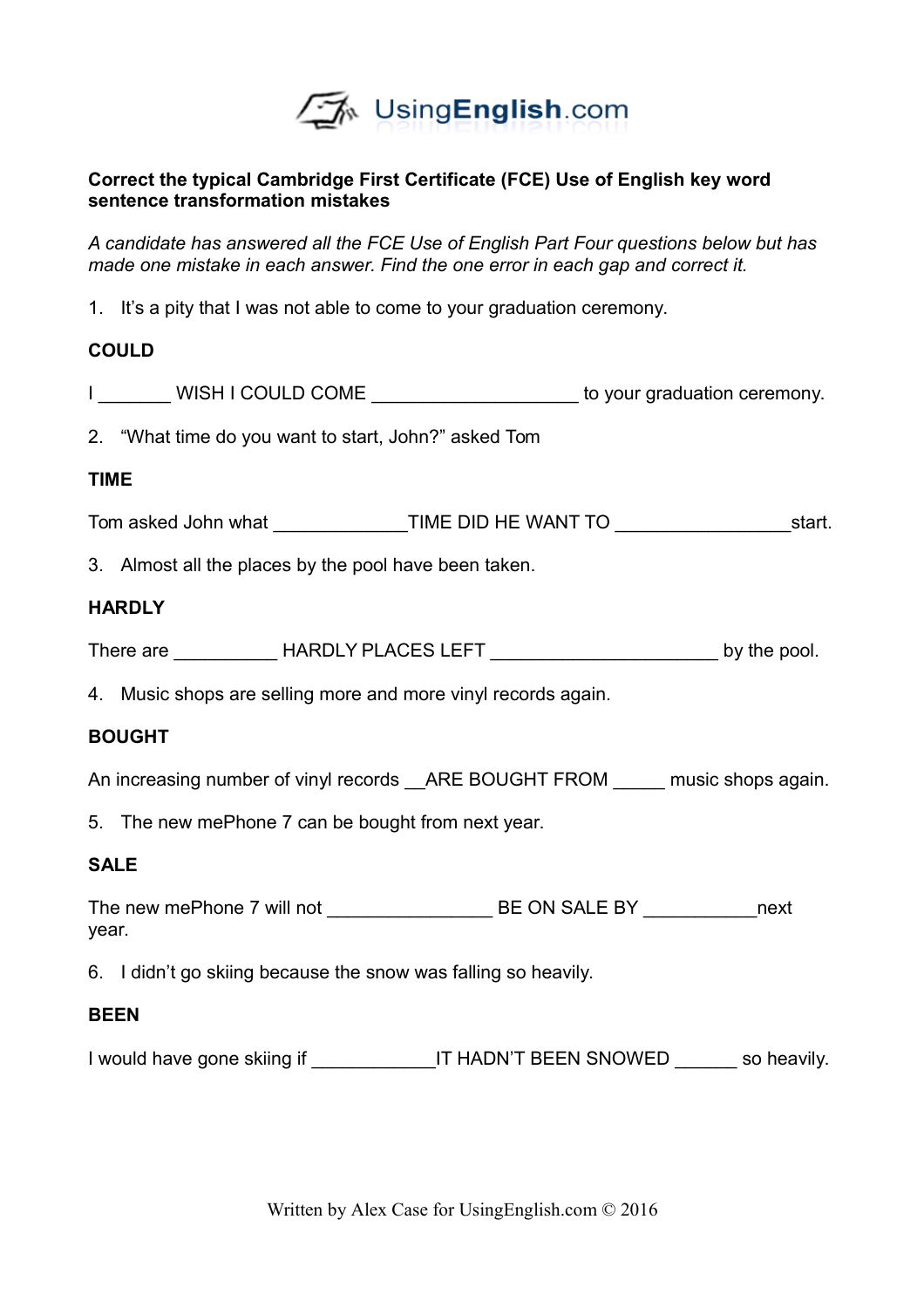

7. Tom had never eaten a bacon and banana sandwich before.

## **FIRST**

- It IS THE FIRST TIME THAT Tom had ever eaten a bacon and banana sandwich.
- 8. It was impossible for me to know that the diamond was fake.

## **KNOWN**

|  | <b>COULD NOT KNOWN</b> | that it wasn't a real diamond. |
|--|------------------------|--------------------------------|
|--|------------------------|--------------------------------|

9. I couldn't get through all the slides in the time available.

## **LONG**

The time available WASN'T ENOUGH LONG to get through all the slides.

10. They didn't change many people's minds in the town hall meeting.

### **FEW**

| Very | A FEW MINDS WERE CHANGED | in the town hall meeting. |
|------|--------------------------|---------------------------|
|      |                          |                           |

11. We lost the contract because we emphasized price rather than stressing our technology.

### **INSTEAD**

We lost the contract because we emphasized price \_ INSTEAD OF STRESS OUR technology.

12. Tom suggested that I choose as quickly as possible.

# **THINK**

Tom advised me \_\_\_\_\_\_\_ NOT THINKING TOO LONG \_\_\_\_\_\_\_\_\_\_\_\_ before choosing.

13. His notes are so messy that I can hardly read them.

# **SUCH**

He **HAS SUCH A MESSY NOTES HAS SUCH A MESSY NOTES has a state of that I can hardly read** them.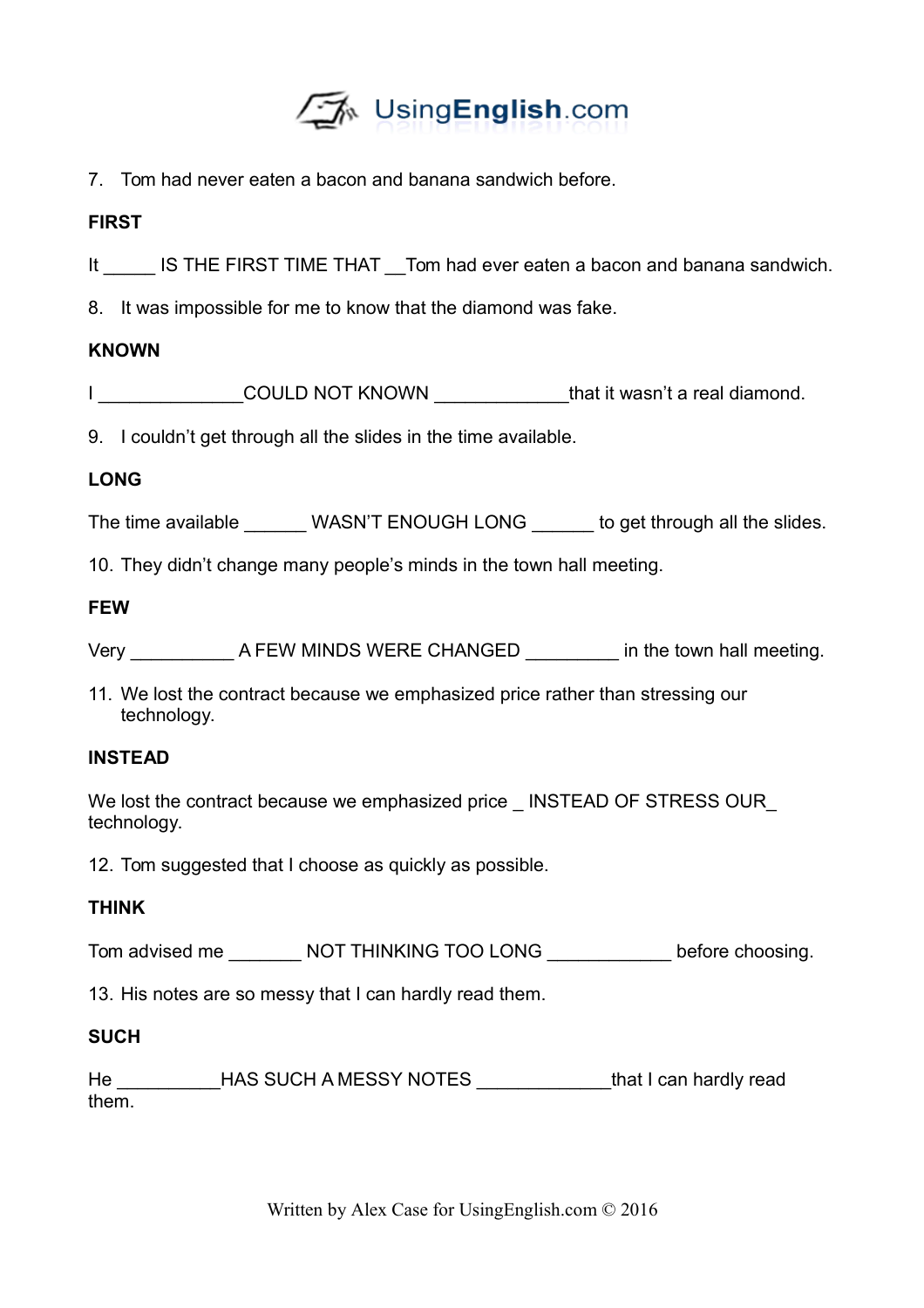

14. There's no point in asking George to help.

## **WORTH**

|                 | It's ___________________________NOT WORTH TO ASK _________________George to help.             |  |
|-----------------|-----------------------------------------------------------------------------------------------|--|
|                 | 15. No one has ever given me such a short haircut before.                                     |  |
| <b>HAD</b>      |                                                                                               |  |
|                 | I have never __________ HAD MY HAIR CUT SUCH _____________________ short before.              |  |
|                 | 16. Could I borrow your coffee maker, please?                                                 |  |
| <b>LENDING</b>  |                                                                                               |  |
|                 | Would __________ YOU LENDING ME _________________________________ your coffee maker?          |  |
|                 | 17. Tom has quit his job, in spite of not having another job yet.                             |  |
| <b>ALTHOUGH</b> |                                                                                               |  |
|                 | Tom has quit his job, although ___________ NOT HAVING ANOTHER ___________ job yet.            |  |
|                 | 18. You ought to get your roof fixed right away.                                              |  |
| <b>BETTER</b>   |                                                                                               |  |
|                 | You ________ HAD BETTER TO GET YOUR __________________ roof fixed right away.                 |  |
|                 | 19. Tom might not remember the way, so I'll take a map.                                       |  |
| <b>CASE</b>     |                                                                                               |  |
|                 | I'll take a map _________ IN CASE OF TOM DOESN'T __________ remember the way.                 |  |
|                 | 20. We got lost because of my directions.                                                     |  |
| <b>FAULT</b>    |                                                                                               |  |
|                 | It was _______________________ MY FAULY WHY WE COULDN'T _______________________ find the way. |  |
|                 | 21. When Tom wanted to change jobs, his company didn't do it for five years.                  |  |
| <b>FOR</b>      |                                                                                               |  |
|                 | It ___________ SPENT FIVE YEAR FOR TOM'S ______________company to change his job.             |  |
|                 | Written by Alex Case for UsingEnglish.com © 2016                                              |  |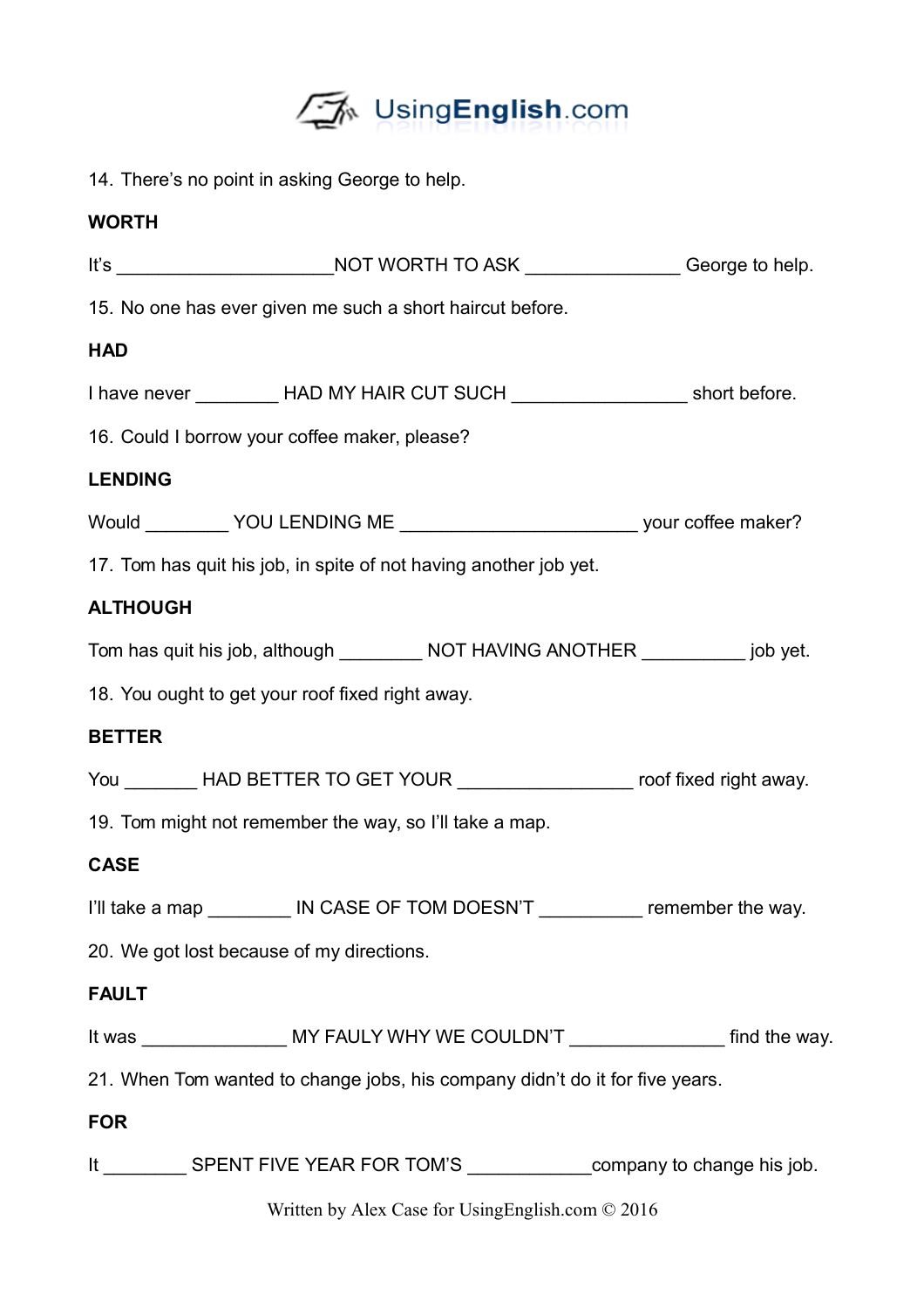

|  |  |  |  |  | 22. Tom couldn't get his boss's permission to hire more staff. |  |  |  |  |
|--|--|--|--|--|----------------------------------------------------------------|--|--|--|--|
|--|--|--|--|--|----------------------------------------------------------------|--|--|--|--|

| <b>LET</b>    |                                                                              |                                                                                      |
|---------------|------------------------------------------------------------------------------|--------------------------------------------------------------------------------------|
|               |                                                                              | Tom's boss _________________WOULDN'T LET HIM TO HIRE _______________ more staff.     |
|               | 23. Staff are not allowed to lock this entrance during business hours.       |                                                                                      |
| <b>MUST</b>   |                                                                              |                                                                                      |
|               |                                                                              | This ___________ ENTRANCE MUST NOT LOCKED _____________ during business hours.       |
|               | 24. Perhaps Tom left it here on purpose.                                     |                                                                                      |
| <b>MAY</b>    |                                                                              |                                                                                      |
|               |                                                                              |                                                                                      |
|               | 25. Tom's essay was too short to get top marks.                              |                                                                                      |
| <b>LONG</b>   |                                                                              |                                                                                      |
|               |                                                                              | Tom's essay was __________________NOT TOO LONG TO __________________get top marks.   |
|               | 26. His brother's non-stop jokes made Tom angry.                             |                                                                                      |
| <b>TEMPER</b> |                                                                              |                                                                                      |
|               |                                                                              | Tom ______________ LOST THE TEMPER BECAUSE OF ________ his brother's non-stop jokes. |
|               | 27. If you have any further questions, please do not hesitate to contact me. |                                                                                      |
| <b>TOUCH</b>  |                                                                              |                                                                                      |
|               |                                                                              | Please feel free _______ TO GET IN TOUCH TO _____ me if you have any more questions. |

*Hint: Some answers have over five words and so you need to delete a word. The others have the wrong word, mixed words, wrong forms of the right words, missing words or extra words.* 

*Check your answers with the answer key or as a class. Some might be correct in different ways, so if you have made different corrections please check with your teacher.*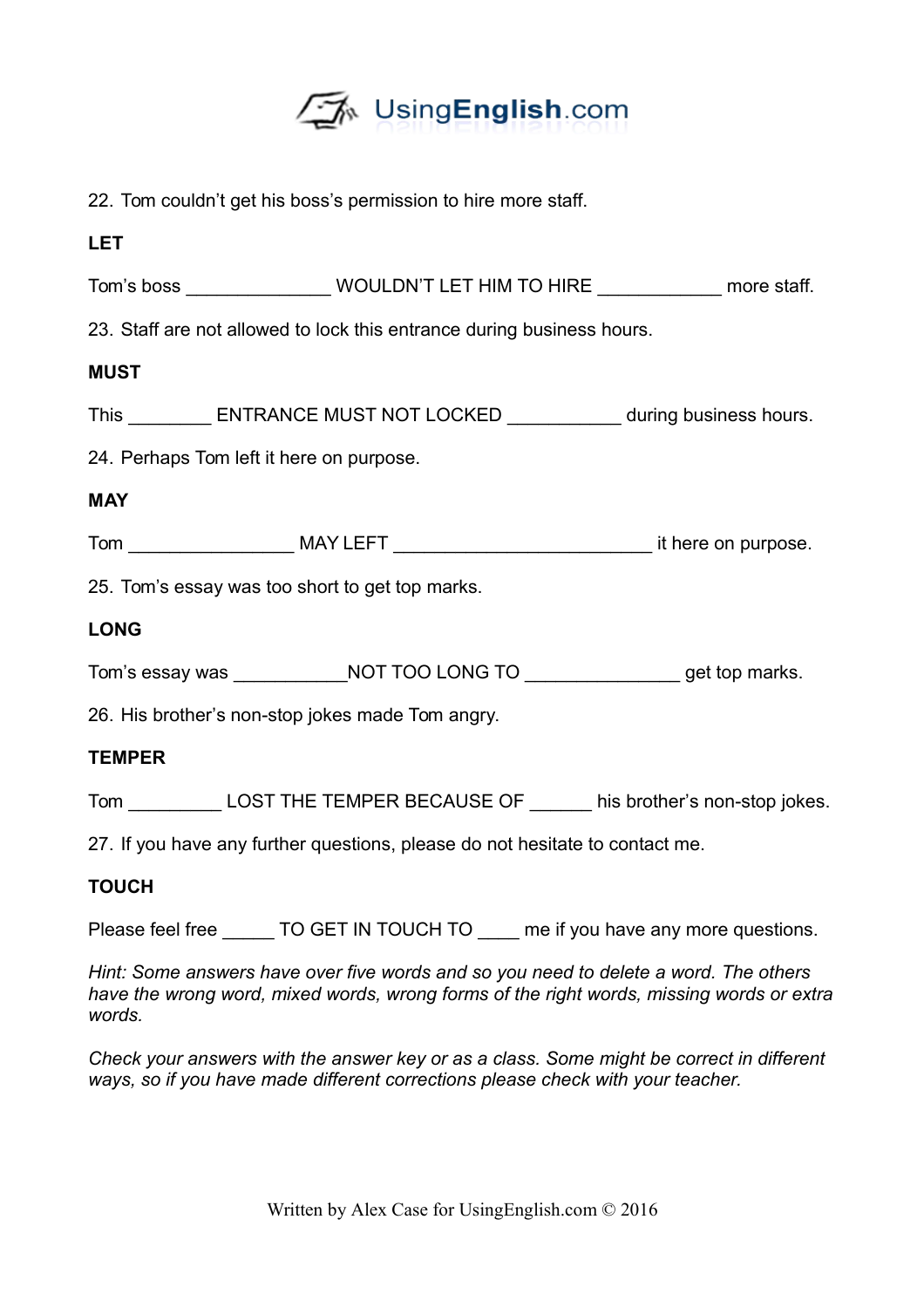

*Try to remember or work out the answer to the blank versions of the questions above which are below. Don't look above or at your corrected versions.* 

1. It's a pity that I was not able to come to your graduation ceremony.

### **COULD**

|             | 2. "What time do you want to start, John?" asked Tom                                                                                                                                                                                 |
|-------------|--------------------------------------------------------------------------------------------------------------------------------------------------------------------------------------------------------------------------------------|
| <b>TIME</b> |                                                                                                                                                                                                                                      |
|             | start.                                                                                                                                                                                                                               |
|             | 3. Almost all the places by the pool have been taken.                                                                                                                                                                                |
|             | <b>HARDLY</b>                                                                                                                                                                                                                        |
|             | There are <u>see the second of the second second second second second second second second second second second second second second second second second second second second second second second second second second second </u> |
|             | 4. Music shops are selling more and more vinyl records again.                                                                                                                                                                        |
|             | <b>BOUGHT</b>                                                                                                                                                                                                                        |
|             | An increasing number of vinyl records _________________________________ music shops again.                                                                                                                                           |
|             | 5. The new mePhone 7 can be bought from next year.                                                                                                                                                                                   |
|             | <b>SALE</b>                                                                                                                                                                                                                          |
|             |                                                                                                                                                                                                                                      |
|             | 6. I didn't go skiing because the snow was falling so heavily.                                                                                                                                                                       |
|             | <b>BEEN</b>                                                                                                                                                                                                                          |
|             |                                                                                                                                                                                                                                      |
|             | 7. Tom had never eaten a bacon and banana sandwich before.                                                                                                                                                                           |
|             | <b>FIRST</b>                                                                                                                                                                                                                         |
|             |                                                                                                                                                                                                                                      |

Written by Alex Case for UsingEnglish.com © 2016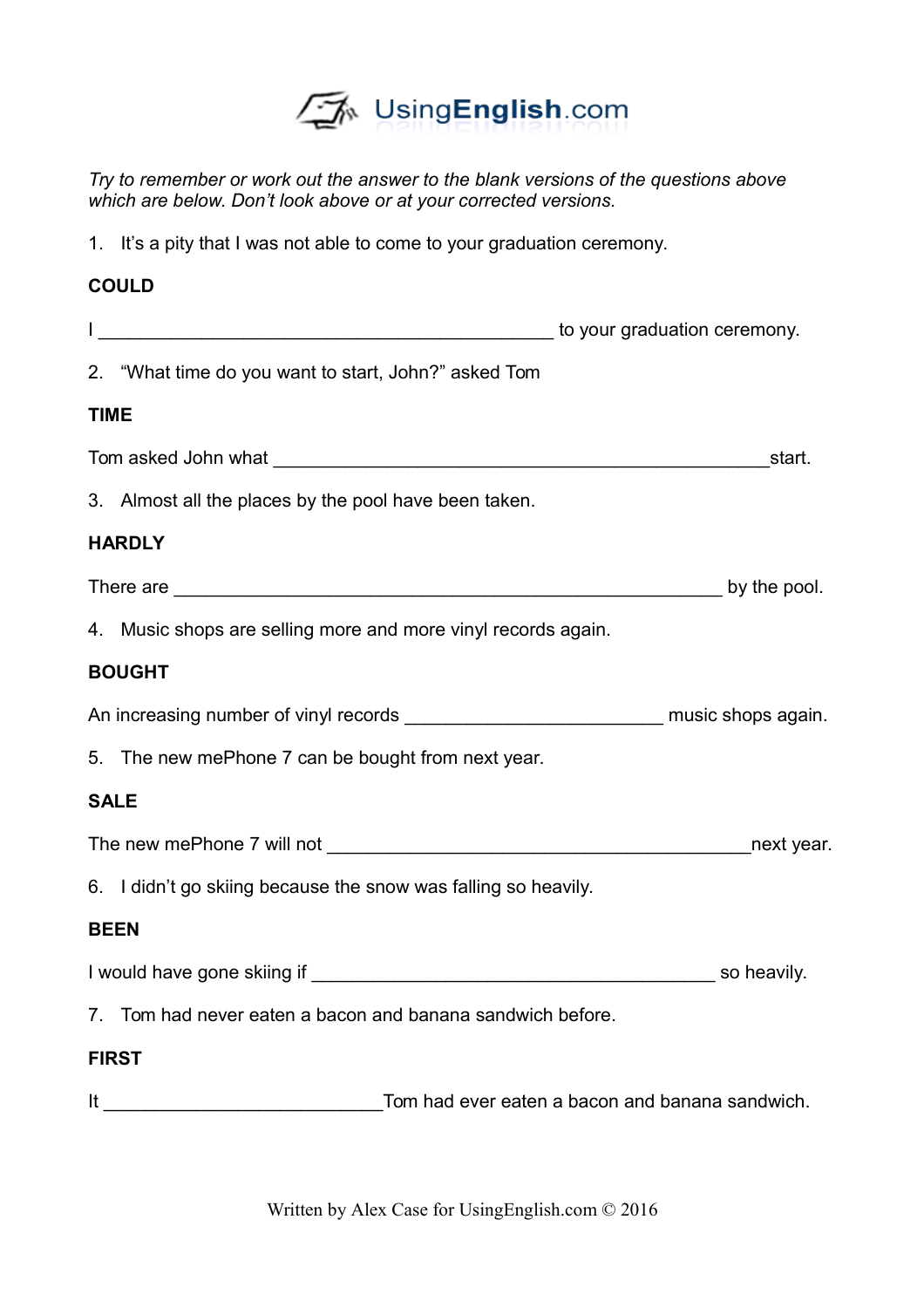

8. It was impossible for me to know that the diamond was fake.

## **KNOWN**

|                                                                                               | that it wasn't a real diamond. |
|-----------------------------------------------------------------------------------------------|--------------------------------|
| 9. I couldn't get through all the slides in the time available.                               |                                |
| <b>LONG</b>                                                                                   |                                |
|                                                                                               |                                |
| 10. They didn't change many people's minds in the town hall meeting.                          |                                |
| <b>FEW</b>                                                                                    |                                |
|                                                                                               |                                |
| 11. We lost the contract because we emphasized price rather than stressing our<br>technology. |                                |
| <b>INSTEAD</b>                                                                                |                                |
| We lost the contract because we emphasized price ______________________technology.            |                                |
| 12. Tom suggested that I choose as quickly as possible.                                       |                                |
| <b>THINK</b>                                                                                  |                                |
|                                                                                               |                                |
| 13. His notes are so messy that I can hardly read them.                                       |                                |
| <b>SUCH</b>                                                                                   |                                |
|                                                                                               | that I can hardly read them.   |
| 14. There's no point in asking George to help.                                                |                                |
| <b>WORTH</b>                                                                                  |                                |
| It's                                                                                          | George to help.                |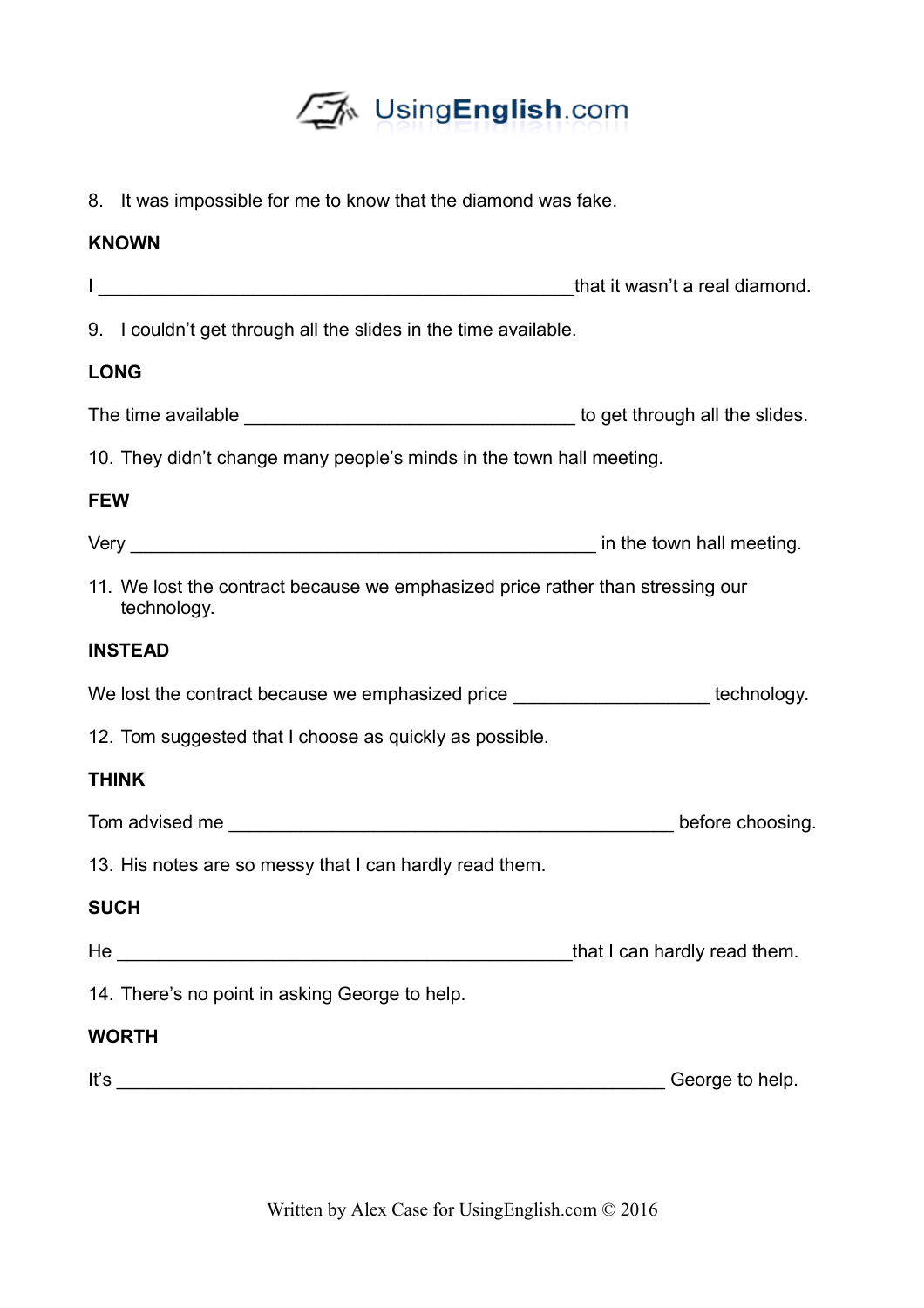

15. No one has ever given me such a short haircut before.

| <b>HAD</b>                                                                   |                            |
|------------------------------------------------------------------------------|----------------------------|
|                                                                              |                            |
| 16. Could I borrow your coffee maker, please?                                |                            |
| <b>LENDING</b>                                                               |                            |
|                                                                              |                            |
| 17. Tom has quit his job, in spite of not having another job yet.            |                            |
| <b>ALTHOUGH</b>                                                              |                            |
|                                                                              |                            |
| 18. You ought to get your roof fixed right away.                             |                            |
| <b>BETTER</b>                                                                |                            |
|                                                                              |                            |
| 19. Tom might not remember the way, so I'll take a map.                      |                            |
| <b>CASE</b>                                                                  |                            |
|                                                                              |                            |
| 20. We got lost because of my directions.                                    |                            |
| <b>FAULT</b>                                                                 |                            |
| It was                                                                       | find the way.              |
| 21. When Tom wanted to change jobs, his company didn't do it for five years. |                            |
| <b>FOR</b>                                                                   |                            |
| It $\overline{\phantom{a}}$                                                  | company to change his job. |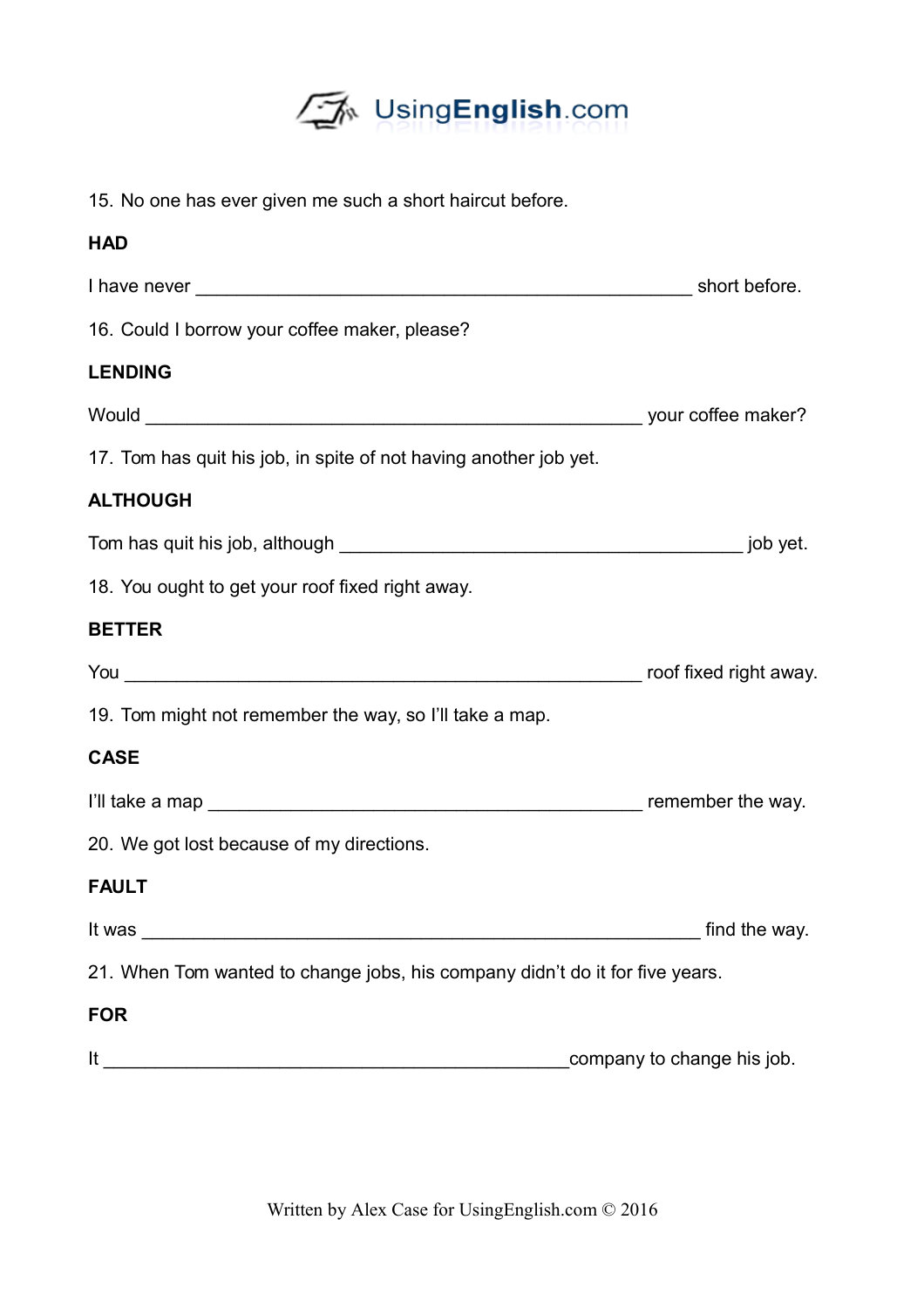

| 22. Tom couldn't get his boss's permission to hire more staff.               |                                    |
|------------------------------------------------------------------------------|------------------------------------|
| <b>LET</b>                                                                   |                                    |
|                                                                              |                                    |
| 23. Staff are not allowed to lock this entrance during business hours.       |                                    |
| <b>MUST</b>                                                                  |                                    |
|                                                                              |                                    |
| 24. Perhaps Tom left it here on purpose.                                     |                                    |
| <b>MAY</b>                                                                   |                                    |
|                                                                              |                                    |
| 25. Tom's essay was too short to get top marks.                              |                                    |
| <b>LONG</b>                                                                  |                                    |
|                                                                              |                                    |
| 26. His brother's non-stop jokes made Tom angry.                             |                                    |
| <b>TEMPER</b>                                                                |                                    |
|                                                                              |                                    |
| 27. If you have any further questions, please do not hesitate to contact me. |                                    |
| <b>TOUCH</b>                                                                 |                                    |
| Please feel free                                                             | me if you have any more questions. |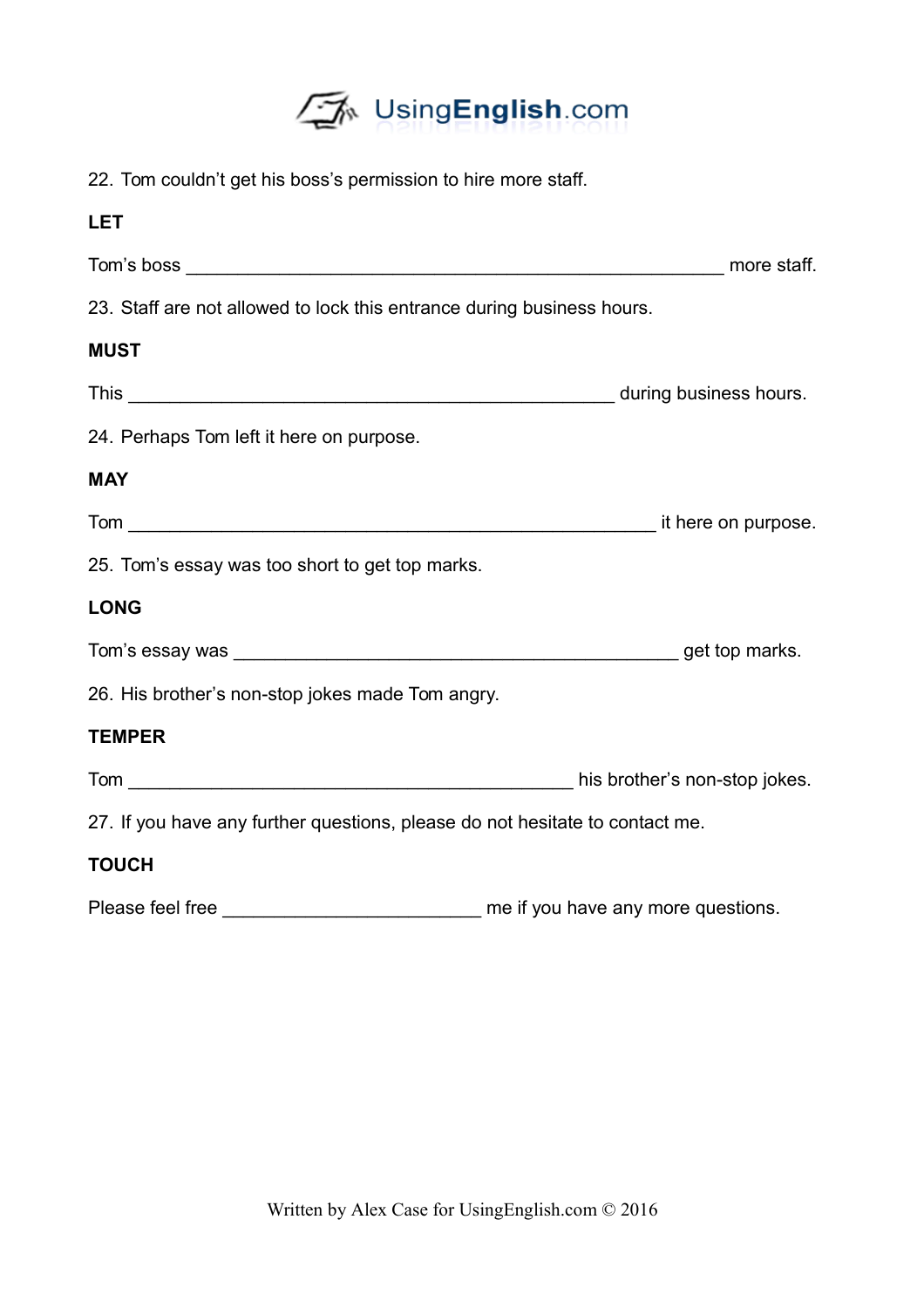

#### **Suggested answers**

*Other answers might be possible, so if you wrote something different please check with your teacher. Students get one mark for each part before and after the slash.* 

1. It's a pity that I was not able to come to your graduation ceremony.

#### **COULD**

I WISH I COULD (1)/ HAVE COME (1) to your graduation ceremony.

2. "What time do you want to start, John?" asked Tom

#### **TIME**

Tom asked John what \_\_\_\_\_\_\_\_\_\_\_\_\_\_\_\_\_\_TIME HE (1)/ WANTED TO (1)\_\_\_\_\_\_\_\_\_\_\_\_\_\_\_\_\_\_\_\_\_\_\_start.

3. Almost all the places by the pool have been taken.

#### **HARDLY**

There are \_\_\_\_\_\_\_\_\_\_\_\_\_\_HARDLY ANY (1)/ PLACES LEFT (1)\_\_\_\_\_\_\_\_\_\_\_\_\_\_\_\_\_\_\_\_by the pool.

4. Music shops are selling more and more vinyl records again.

#### **BOUGHT**

An increasing number of vinyl records ARE BEING (1)/ BOUGHT FROM (1) music shops again.

5. The new mePhone 7 can be bought from next year.

#### **SALE**

The new mePhone 7 will not **BE ON SALE (1)/ UNTIL (1)** next year.

6. I didn't go skiing because the snow was falling so heavily.

#### **BEEN**

I would have gone skiing if THADN'T (1)/ BEEN SNOWING (1) so heavily.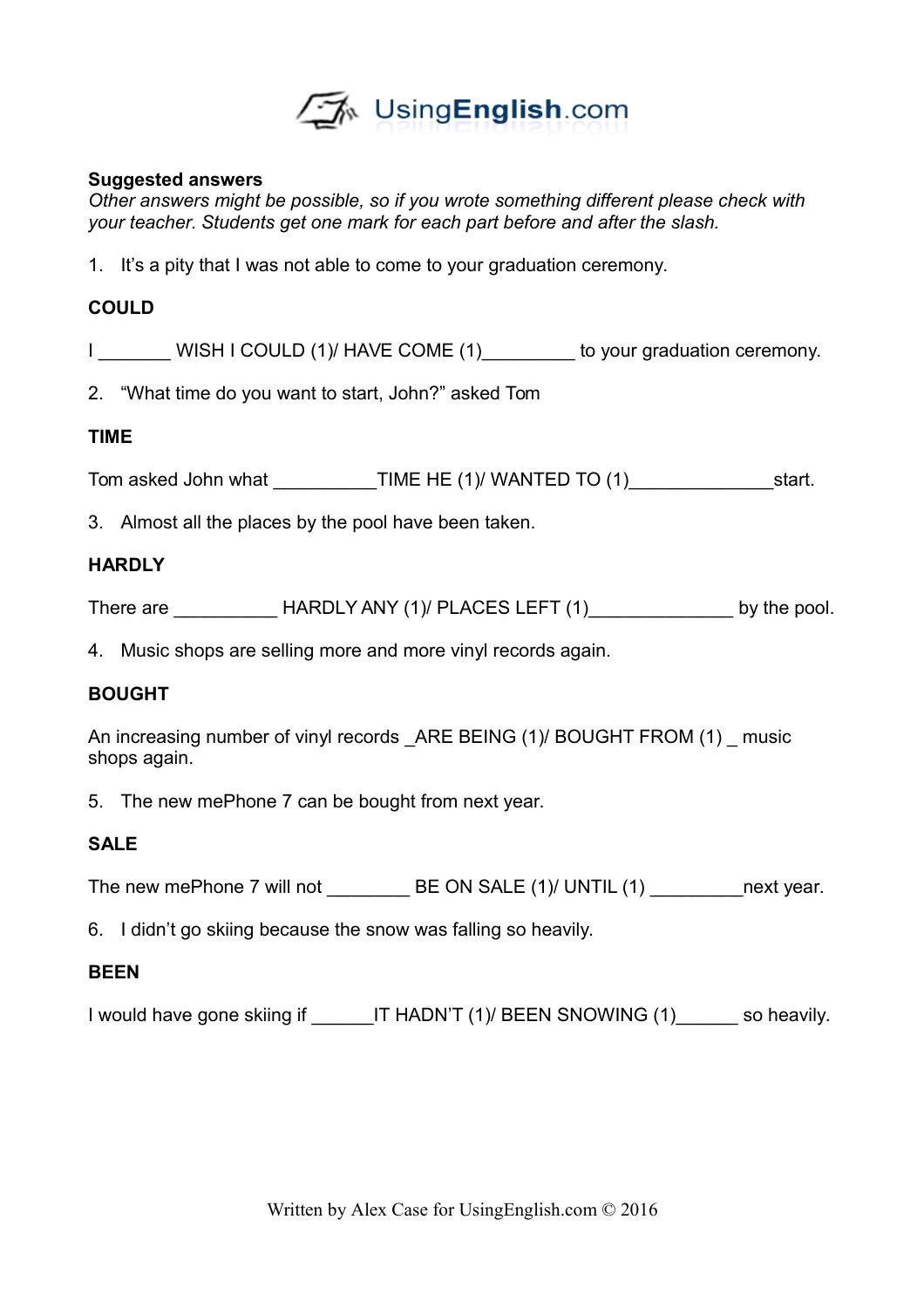

7. Tom had never eaten a bacon and banana sandwich before.

## **FIRST**

It WAS THE FIRST (1)/ TIME (THAT) (1) Tom had ever eaten a bacon and banana sandwich.

8. It was impossible for me to know that the diamond was fake.

## **KNOWN**

I COULD NOT (1)/ HAVE KNOWN (1) that it wasn't a real diamond.

9. I couldn't get through all the slides in the time available.

## **LONG**

The time available WASN'T (1)/ LONG ENOUGH (1) to get through all the slides.

10. They didn't change many people's minds in the town hall meeting.

## **FEW**

Very FEW (PEOPLE'S) MINDS (1)/ WERE CHANGED (1) in the town hall meeting.

11. We lost the contract because we emphasized price rather than stressing our technology.

### **INSTEAD**

We lost the contract because we emphasized price \_\_\_\_\_\_ INSTEAD OF (1)/ STRESSING OUR (1) technology.

12. Tom suggested that I choose as quickly as possible.

### **THINK**

Tom advised me \_\_\_\_\_\_\_\_ NOT TO THINK (1)/ TOO LONG (1) \_\_\_\_\_\_\_\_ before choosing.

13. His notes are so messy that I can hardly read them.

### **SUCH**

He \_\_\_\_\_\_\_\_HAS SUCH (1)/ MESSY NOTES (1) \_\_\_\_\_\_\_\_\_\_\_that I can hardly read them.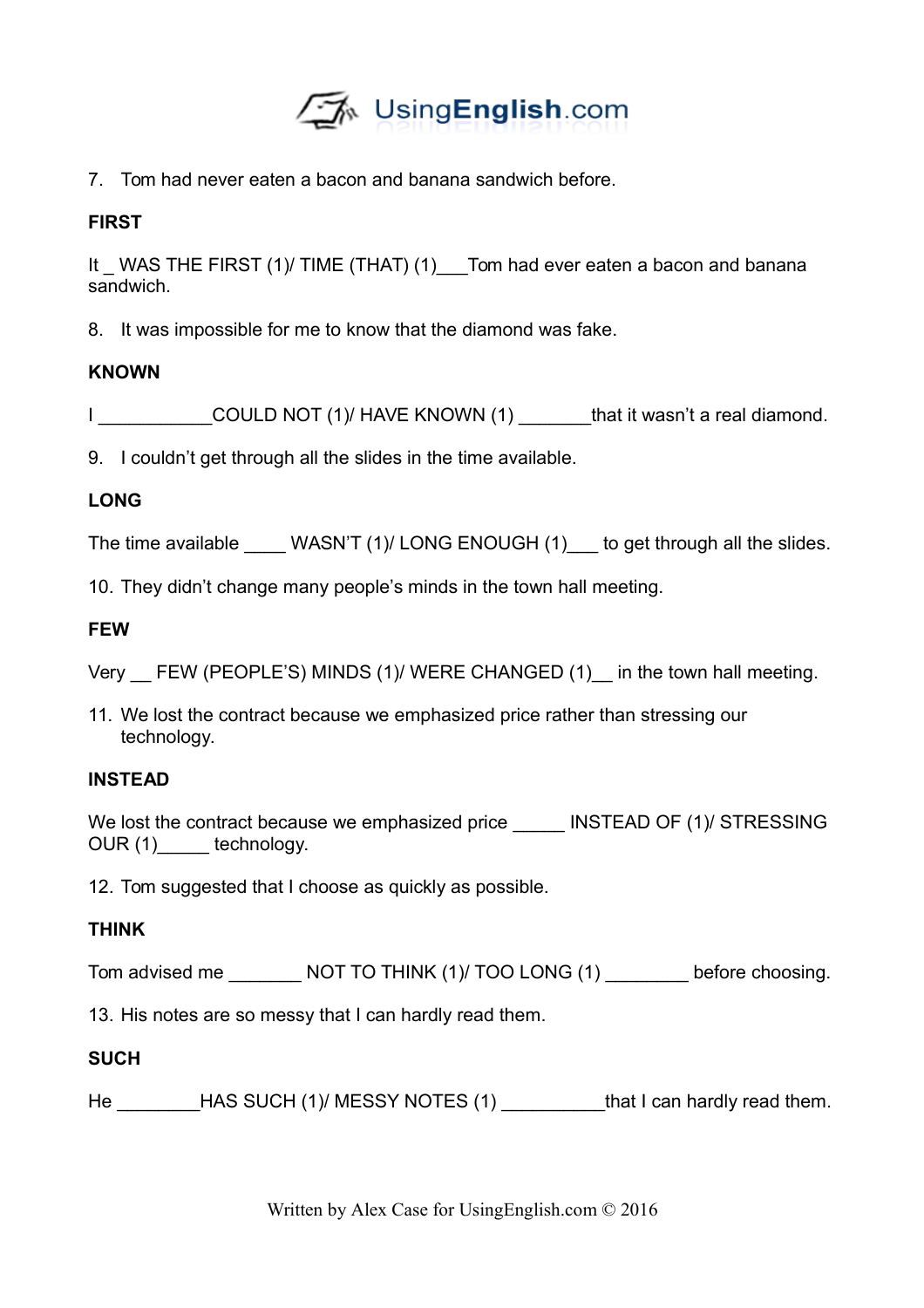

14. There's no point in asking George to help.

# **WORTH**

|                 | It's _______________________NOT WORTH (1)/ ASKING (1) _________________George to help.       |  |
|-----------------|----------------------------------------------------------------------------------------------|--|
|                 | 15. No one has ever given me such a short haircut before.                                    |  |
| <b>HAD</b>      |                                                                                              |  |
|                 | I have never ____________HAD MY HAIR (1)/ CUT SO (1) _____________________short before.      |  |
|                 | 16. Could I borrow your coffee maker, please?                                                |  |
| <b>LENDING</b>  |                                                                                              |  |
|                 | Would __________ YOU MIND (1)/ LENDING ME (1) _________________ your coffee maker?           |  |
|                 | 17. Tom has quit his job, in spite of not having another job yet.                            |  |
| <b>ALTHOUGH</b> |                                                                                              |  |
|                 | Tom has quit his job, although _______HE DOESN'T (1)/ HAVE ANOTHER (1) _______ job yet.      |  |
|                 | 18. You ought to get your roof fixed right away.                                             |  |
| <b>BETTER</b>   |                                                                                              |  |
|                 | You ___ HAD BETTER (1)/ GET YOUR (1) or HAVE YOUR (1) ___ roof fixed right away.             |  |
|                 | 19. Tom might not remember the way, so I'll take a map.                                      |  |
| <b>CASE</b>     |                                                                                              |  |
|                 | I'll take a map __________ IN CASE (1)/ TOM DOESN'T (1) ________ remember the way.           |  |
|                 | 20. We got lost because of my directions.                                                    |  |
| <b>FAULT</b>    |                                                                                              |  |
|                 | It was _______________________ MY FAULT (1)/ WE COULDN'T (1) _________________ find the way. |  |
|                 | 21. When Tom wanted to change jobs, his company didn't do it for five years.                 |  |
| <b>FOR</b>      |                                                                                              |  |
|                 | It ________ TOOK FIVE YEARS (1)/ FOR TOM'S (1) ___________company to change his job.         |  |

Written by Alex Case for UsingEnglish.com © 2016